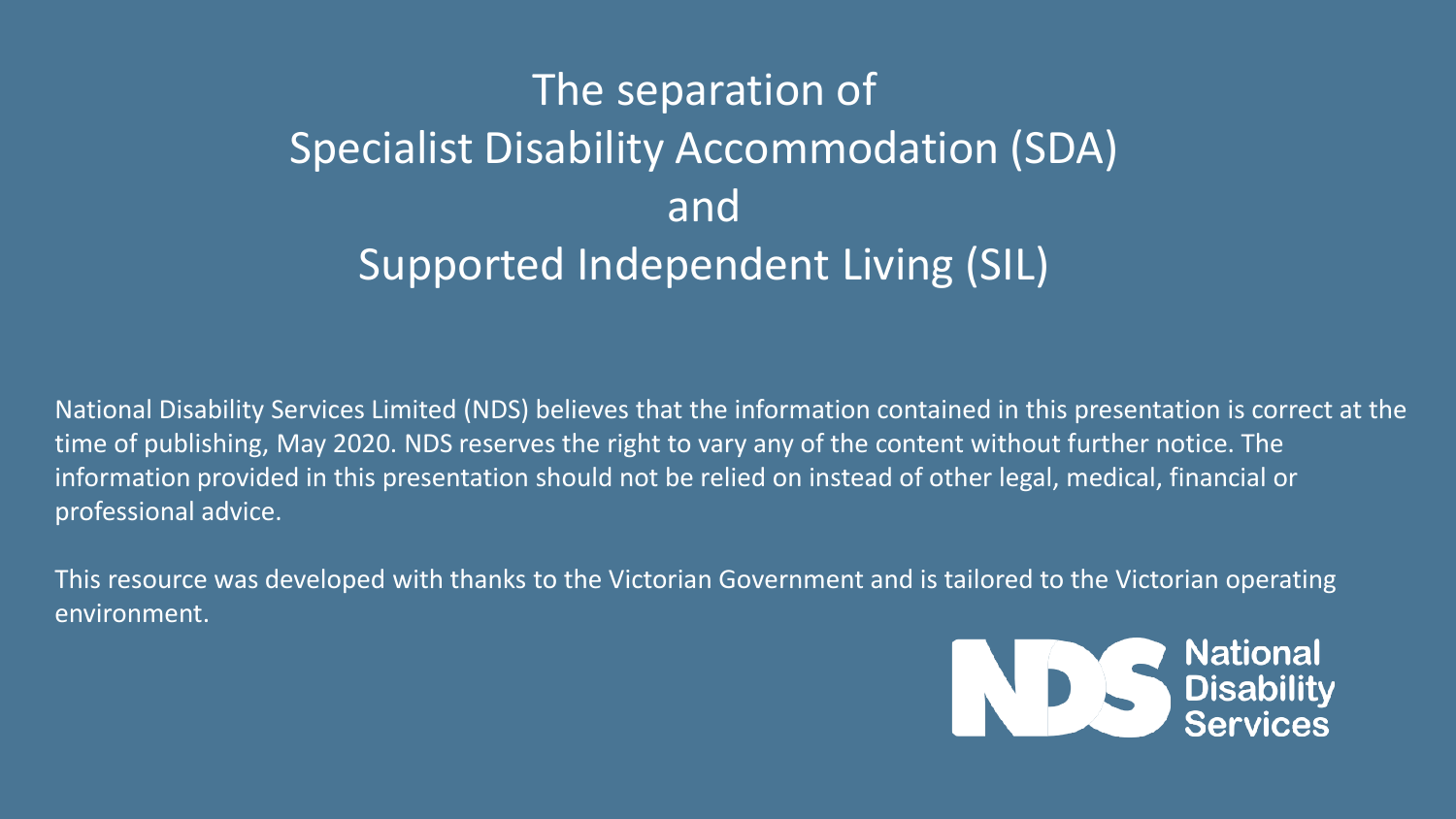#### Discussion points:

- Participant choice and control
- Why separate SDA and SIL
- Legislative changes in Victoria
- Comparing lease types
- Activities SDA providers are responsible for
- The role of the SDA provider  $-$  Collaboration agreement
- The role of the SIL provider  $-$  Collaboration agreement

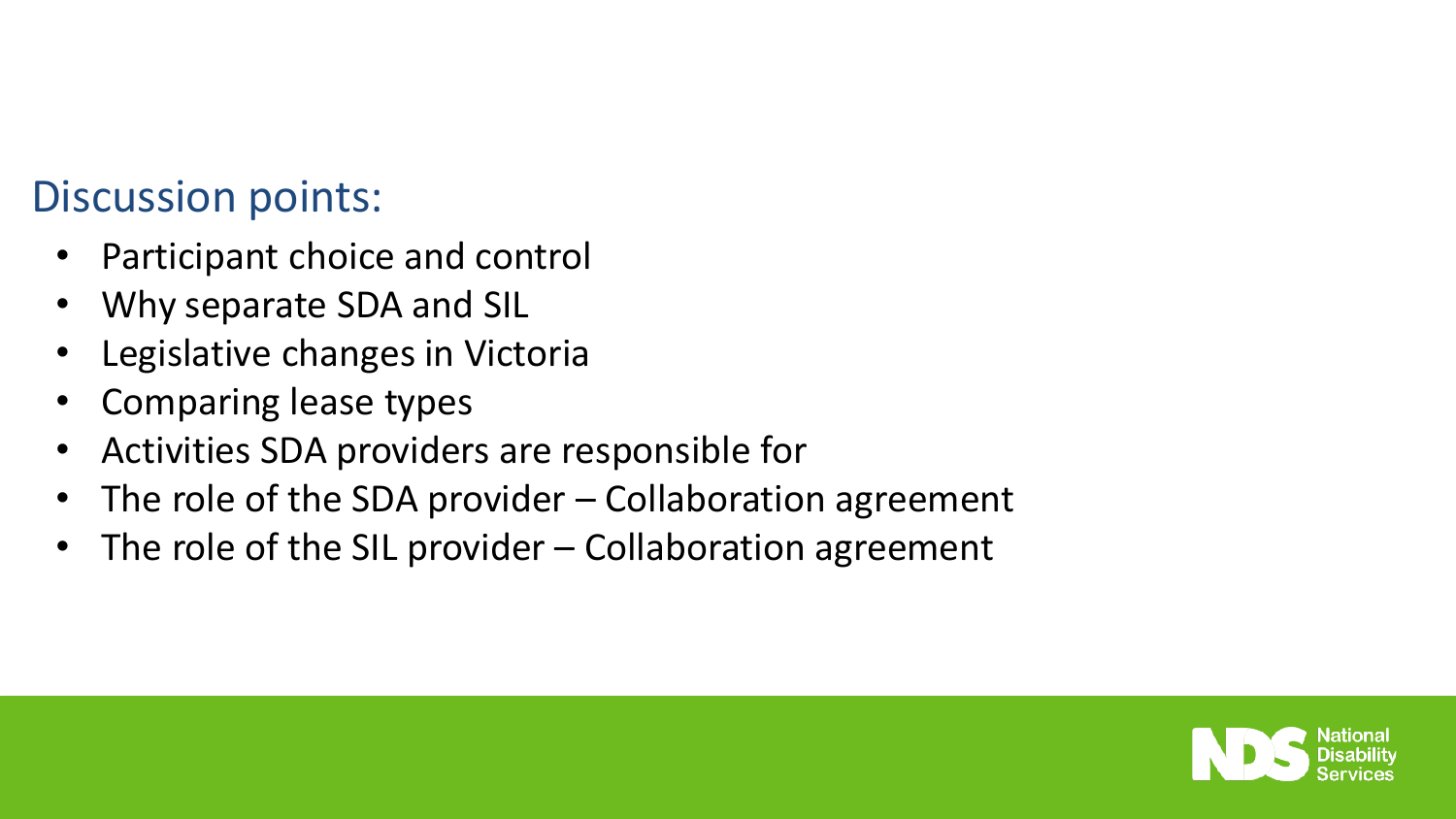# Participant choice and control

- NDIS participants have choice and control over the supports and services they receive
- NDIS participants can choose which SIL provider they wish to engage
- The participant may have more than one SIL provider
- When a participant chooses to self-manage or plan-manage their NDIS funds, they may choose to receive support and services from NDIS registered providers or unregistered providers of NDIS supports
- Depending on the support provided, the participant may choose to receive SIL from an unregistered SIL provider
- "Each participant's right to exercise choice and control over other NDIS support provision is not limited by their choice of specialist disability accommodation dwelling" NDIS Practice Standards

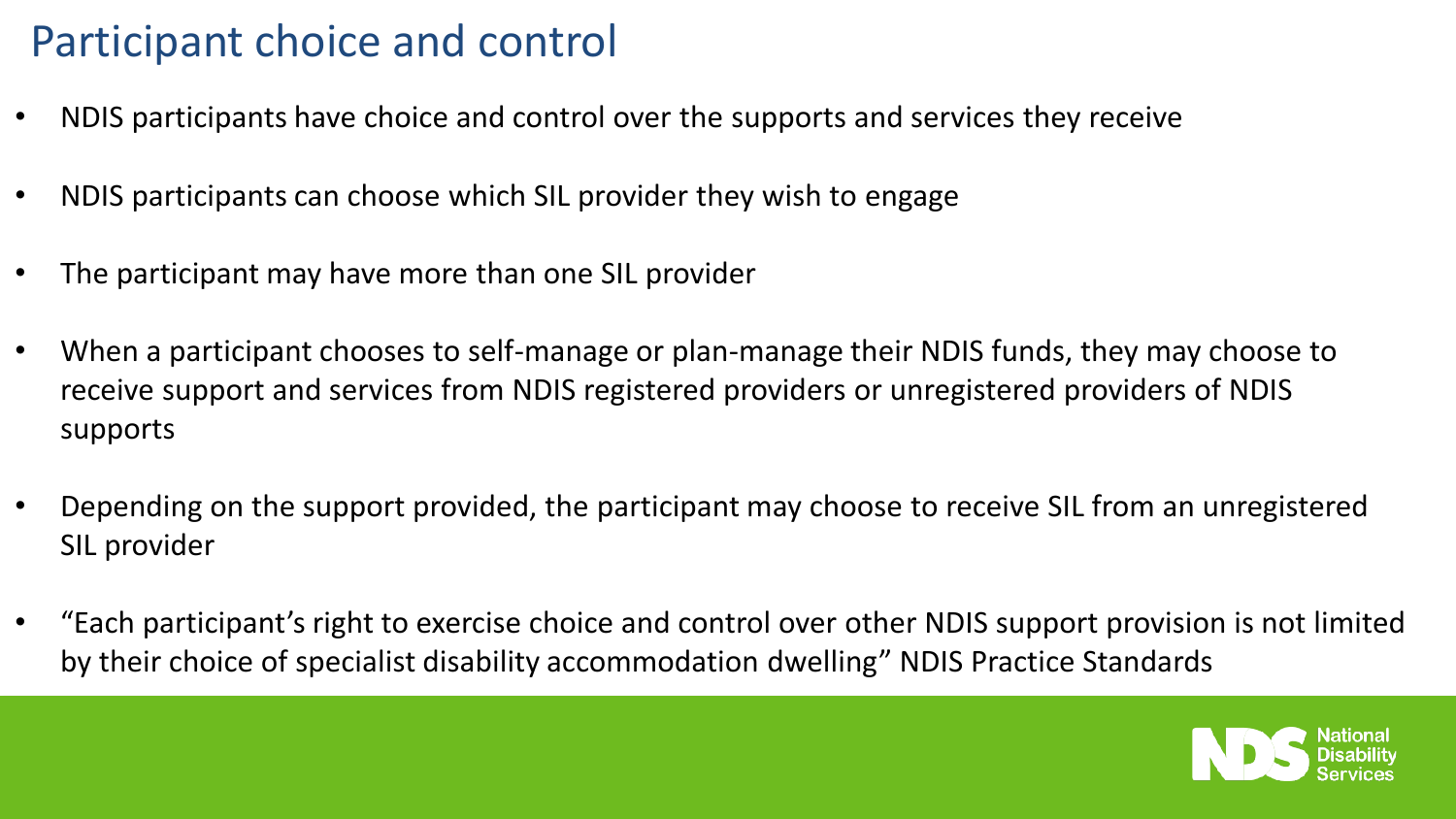# The separation of SDA and SIL under the NDIS

SDA – the delivery of accommodation and associated tenancy support

- Obligations beyond those of a usual landlord
- Is a funded NDIS support and assumes the provider has a strong relationship with participants
- The owner of the SDA does not need to be the SDA provider
- Must have a complaints management and resolution system that meets the requirements of the NDIS (Complaints Management and Resolution) Rules 2018
- Must have an incident management system is maintained in accordance with the NDIS (Incident Management and Reportable Incidents) Rules 2018
- SIL the delivery of daily personalized support in a participant's home (SDA or non-SDA)

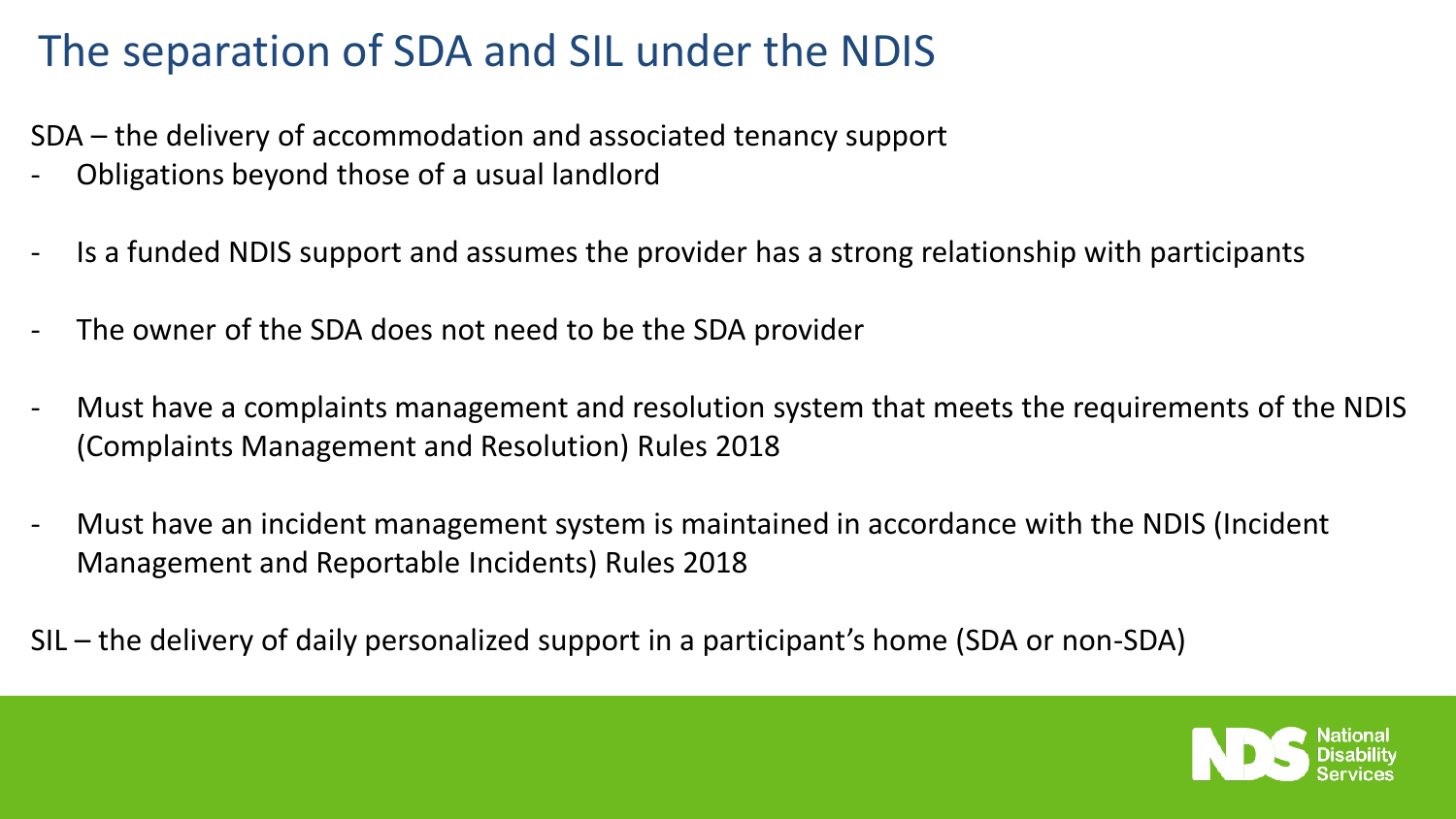# The separation of SDA and SIL under the NDIS

Why separate SDA and SIL?

- Choice
- Accountability
- Clarity
- Specialization

One organization can deliver both SDA and SIL and will be required to demonstrate how this this separated, having clear and stringent conflict of interest policies and practices in place.

[Parliament of Australia website](https://www.aph.gov.au/Parliamentary_Business/Committees/Joint/National_Disability_Insurance_Scheme/Independentliving/Report) for Joint Standing Committees Enquiry into SIL document

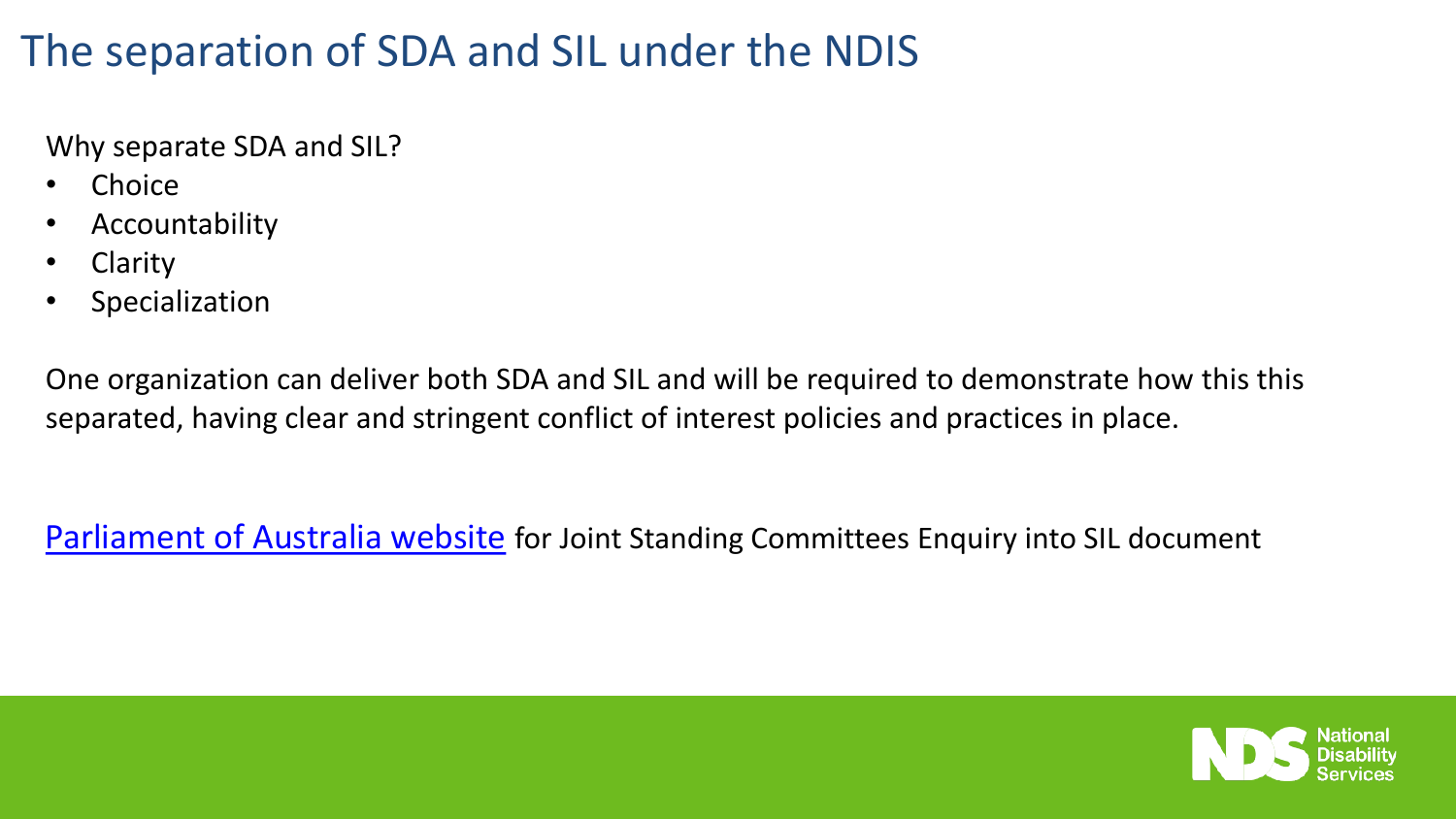# Legislative changes in Victoria

- SDA was removed from the Disability Act 2006 and included in the Residential Tenancies Act under Part 12 A, all properties gazetted from the Disability Act on Jan 1 2020
- In response to a number of issues with this process DHHS sought the re-gazettal of properties back under the Disability Act which occurred automatically for all previously gazetted properties – existing residential statements remain valid

The current operating environment:

- 1. SDA provider with dwelling gazetted under Disability Act and with residential statement
- 2. SDA provider with dwelling operating under the RTA with Part 2 standard agreement
- 3. SDA provider with dwelling operating under the RTA with Part 12 A SDA agreement

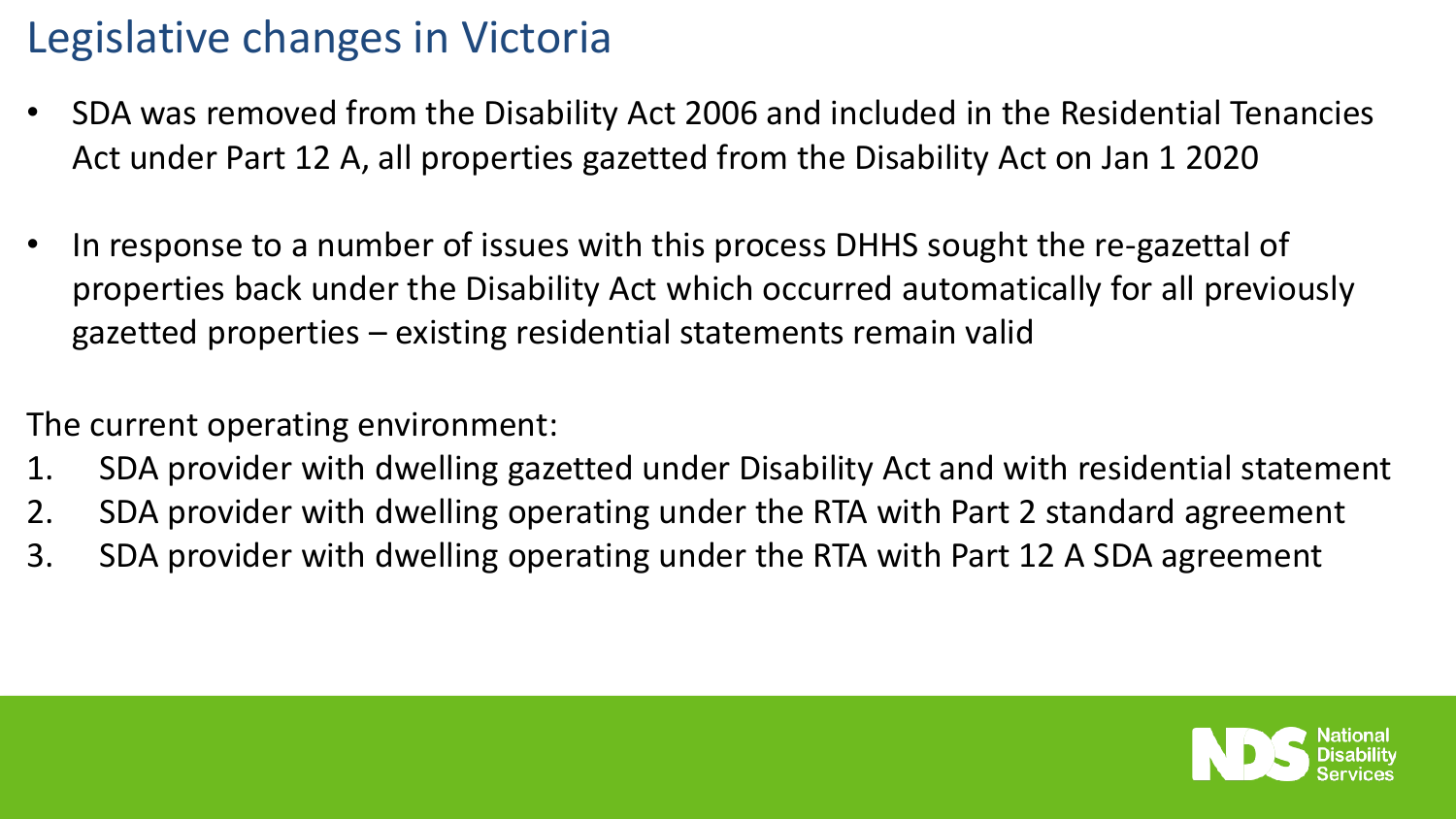| <b>SDA residency agreement Part 12 A</b>                                                                                                                                    |                              | <b>Residential tenancy agreement Part 2</b>                                                                             |  |
|-----------------------------------------------------------------------------------------------------------------------------------------------------------------------------|------------------------------|-------------------------------------------------------------------------------------------------------------------------|--|
| SDA participants/Cos                                                                                                                                                        | <b>Tenants</b>               | SDA and non-SDA participants                                                                                            |  |
| Yes - room numbers must be listed                                                                                                                                           | <b>Exclusive occupancy</b>   | <b>No</b>                                                                                                               |  |
| Enter into (signed by resident) or establish (not signed by<br>resident) individual agreements                                                                              | <b>Starting an agreement</b> | Enter into single agreement with all tenants<br>All tenants must be able to independently understand and sign           |  |
| SDA residency agreement in the standard form as prescribed<br>by the Regulations 2019 - Schedule 1 and also found on the<br><b>CAV</b> website                              | <b>Agreement type</b>        | Part 2 residential tenancy agreement in the standard form as<br>prescribed by the RTA and also found on the CAV website |  |
| SDA residency agreement information statement CAV website                                                                                                                   | <b>Information statement</b> | Part 2 residency agreement information statement CAV website                                                            |  |
| Yes                                                                                                                                                                         | <b>Notify CAV</b>            | <b>No</b>                                                                                                               |  |
| <b>No</b>                                                                                                                                                                   | <b>Bond</b>                  | Yes                                                                                                                     |  |
| Six monthly increase                                                                                                                                                        | Rent                         | Annual increase                                                                                                         |  |
| The resident does not pay for damage to the property caused<br>because of fair wear and tear, their disability or equipment they<br>need to help them with their disability | <b>Damage</b>                | The resident/s will have to pay for any damage they cause, except<br>for fair wear and tear                             |  |
| The resident can end the agreement at any time                                                                                                                              | <b>Ending an agreement</b>   | If it is a fixed-term agreement, the resident cannot end the<br>agreement before the lease end date                     |  |
| You cannot ask a resident to leave the property without first<br>finding them suitable temporary accommodation                                                              | <b>Notice to vacate</b>      | You can serve a notice to vacate for the reasons outlined under<br>Victorian rental laws                                |  |
| Community Visitors can visit at any time with or without notice                                                                                                             | <b>Community Visitor</b>     | Community Visitors can only visit where this has been requested                                                         |  |
| Part 12 A of the RTA                                                                                                                                                        | <b>Relevant part RTA</b>     | Part 2 of the RTA & Division 2 of Part 12 A                                                                             |  |
| <b>NDIS Practice Standards</b><br>SDA provider - SDA module<br>SIL provider - Core module                                                                                   | <b>NDIS Commission</b>       | <b>NDIS Practice Standards</b><br>SDA provider - SDA module<br>SIL provider - Core module                               |  |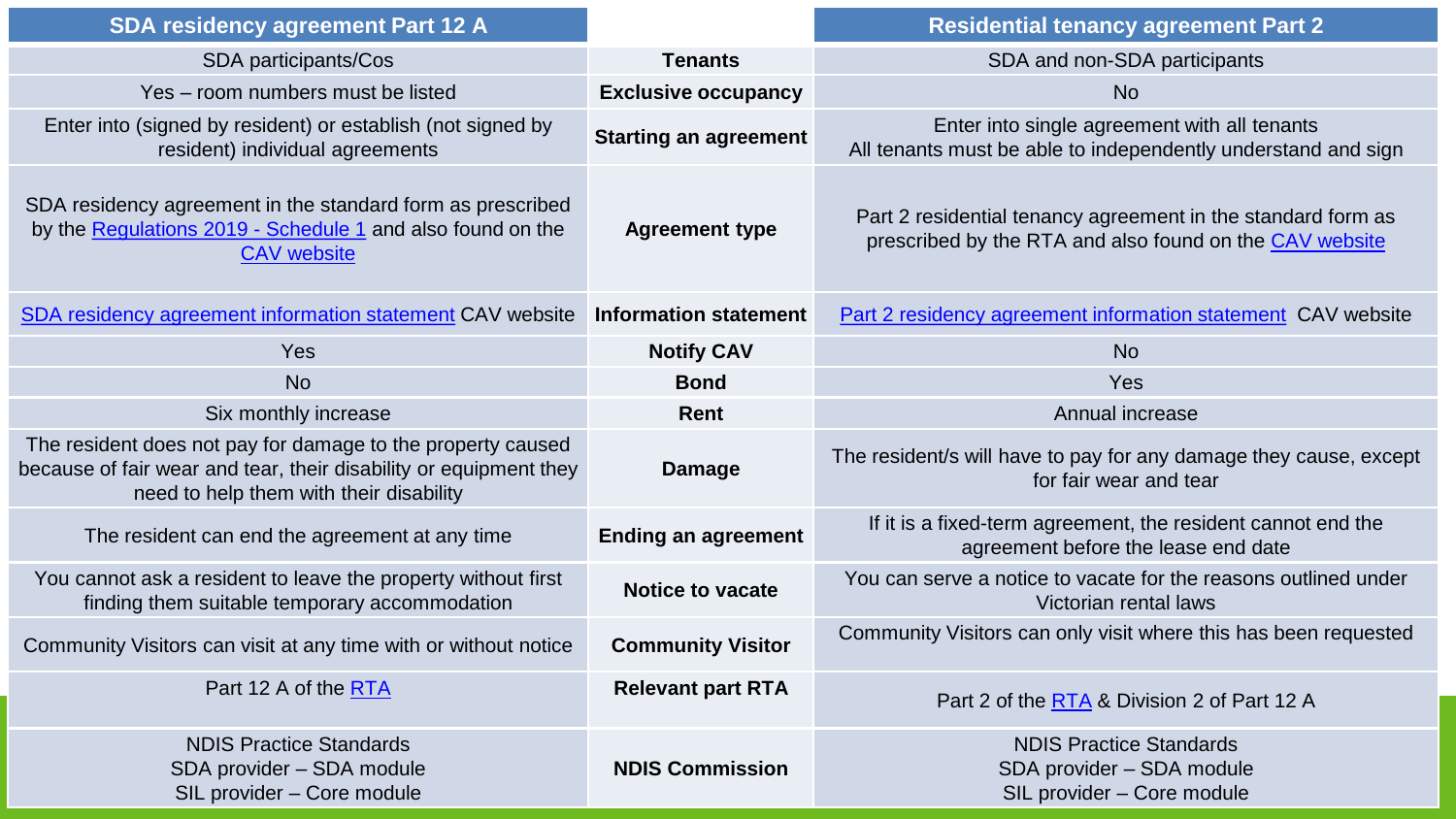## Separation – three streams

- 1. SDA accommodation
- 2. SIL supports
- 3. Participant everyday living expenses
	- Food
	- Utilities
	- Internet
	- Furniture
	- Other 'board' optional and must be at the choice of the participant

Board and lodgings does not exist under the NDIS and the RTA.

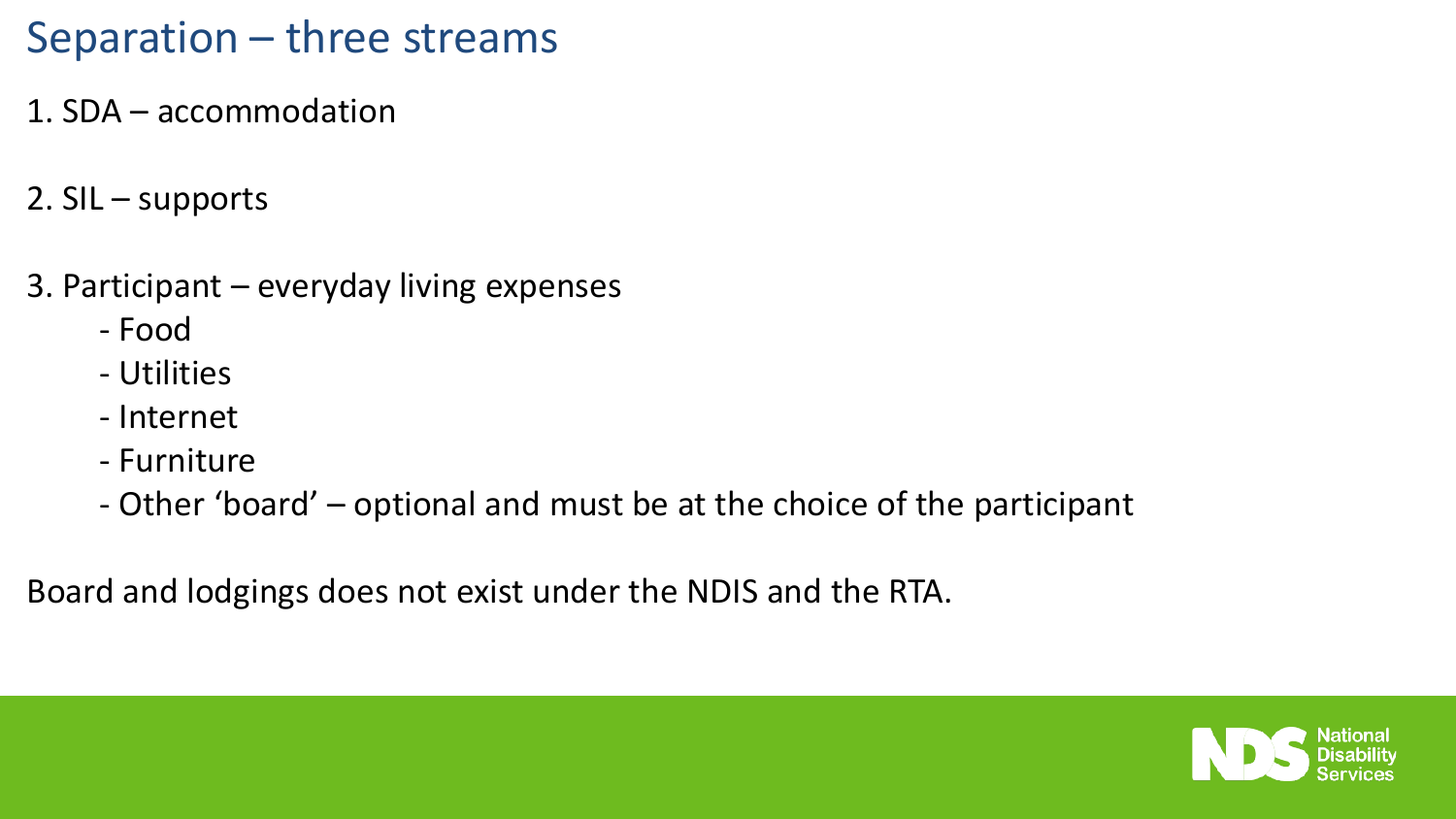| <b>Activity</b>                                | <b>Residential Tenancies Act</b>                                                                                                                                                                                                                                                        | <b>NDIS Practice Standards</b>                                                                                                                                                                                                                                                                                                                                                                                                                                                                                                                                                                                                                      | <b>NDIS</b>                                                                                                                                                                                                                                                                                  |
|------------------------------------------------|-----------------------------------------------------------------------------------------------------------------------------------------------------------------------------------------------------------------------------------------------------------------------------------------|-----------------------------------------------------------------------------------------------------------------------------------------------------------------------------------------------------------------------------------------------------------------------------------------------------------------------------------------------------------------------------------------------------------------------------------------------------------------------------------------------------------------------------------------------------------------------------------------------------------------------------------------------------|----------------------------------------------------------------------------------------------------------------------------------------------------------------------------------------------------------------------------------------------------------------------------------------------|
| <b>Board</b>                                   |                                                                                                                                                                                                                                                                                         |                                                                                                                                                                                                                                                                                                                                                                                                                                                                                                                                                                                                                                                     | Out of pocked non-funded cost (choice)                                                                                                                                                                                                                                                       |
| <b>Utilities</b>                               | SDA agreement must specify how utilities will be paid                                                                                                                                                                                                                                   |                                                                                                                                                                                                                                                                                                                                                                                                                                                                                                                                                                                                                                                     | Method chosen by resident, out of pocket cost,<br>SIL may be funded to support                                                                                                                                                                                                               |
| <b>Internet</b>                                |                                                                                                                                                                                                                                                                                         |                                                                                                                                                                                                                                                                                                                                                                                                                                                                                                                                                                                                                                                     | Out of pocked non-funded cost (choice)                                                                                                                                                                                                                                                       |
| Annual dwelling attestation                    |                                                                                                                                                                                                                                                                                         |                                                                                                                                                                                                                                                                                                                                                                                                                                                                                                                                                                                                                                                     | SDA provider                                                                                                                                                                                                                                                                                 |
| Start an agreement/renew                       | SDA provider                                                                                                                                                                                                                                                                            |                                                                                                                                                                                                                                                                                                                                                                                                                                                                                                                                                                                                                                                     |                                                                                                                                                                                                                                                                                              |
| Create new agreement when<br>room change       | SDA provider (Part 12 A agreement)                                                                                                                                                                                                                                                      |                                                                                                                                                                                                                                                                                                                                                                                                                                                                                                                                                                                                                                                     |                                                                                                                                                                                                                                                                                              |
| Rent                                           | SDA provider                                                                                                                                                                                                                                                                            |                                                                                                                                                                                                                                                                                                                                                                                                                                                                                                                                                                                                                                                     |                                                                                                                                                                                                                                                                                              |
| Dwelling safety & evacuation<br>procedures     |                                                                                                                                                                                                                                                                                         |                                                                                                                                                                                                                                                                                                                                                                                                                                                                                                                                                                                                                                                     | SDA "The agreement includes information about dwelling safety features, including fire alarms<br>and building evacuation procedures, and how this information will be communicated to other<br>providers who deliver supported independent living to each participant in the dwelling" p. 40 |
| <b>Manage vacancies</b>                        |                                                                                                                                                                                                                                                                                         | SDA "Policies and procedures are in place about how a provider will declare, advertise and fill<br>vacancies in shared living, including how each participant's views, preferences and needs are<br>documented and taken into account. The policies are made available to participants in the<br>language, mode of communication and terms which each participant is most likely to<br>understand." P. 41 (demonstrable indicator under tenancy management)<br>SIL & SDA: "In shared living, how vacancies will be filled including the participant's right to have<br>their needs, wishes, choices and situation taken into account" P. 14 & p. 41 |                                                                                                                                                                                                                                                                                              |
| Find alternate accom with<br>notice to vacate  | SDA when Part 12 A (Effect of notice to vacate) Not a<br>requirement under Part 2. CAV website You (the SDA<br>provider) must find the resident somewhere suitable to live<br>until: the vacate date on the notice, or the resident finds<br>other specialist disability accommodation. | SDA "g) Arrangements for continuity of supports (including specialist disability<br>accommodation) in the event or a natural disaster or other emergency" p. 41                                                                                                                                                                                                                                                                                                                                                                                                                                                                                     |                                                                                                                                                                                                                                                                                              |
| <b>Make reasonable</b><br>adjustments to accom | Duties of SDA provider Part 12A only (1) An SDA provider<br>who provides an SDA enrolled dwelling must- (ca) install<br>fixtures required by the SDA resident to assist their daily<br>living or proper use and enjoyment of the SDA enrolled<br>dwelling                               |                                                                                                                                                                                                                                                                                                                                                                                                                                                                                                                                                                                                                                                     | SDA "Where a change in participant needs or circumstances occurs, reasonable<br>adjustments are made to accommodate the changes." p. 42                                                                                                                                                      |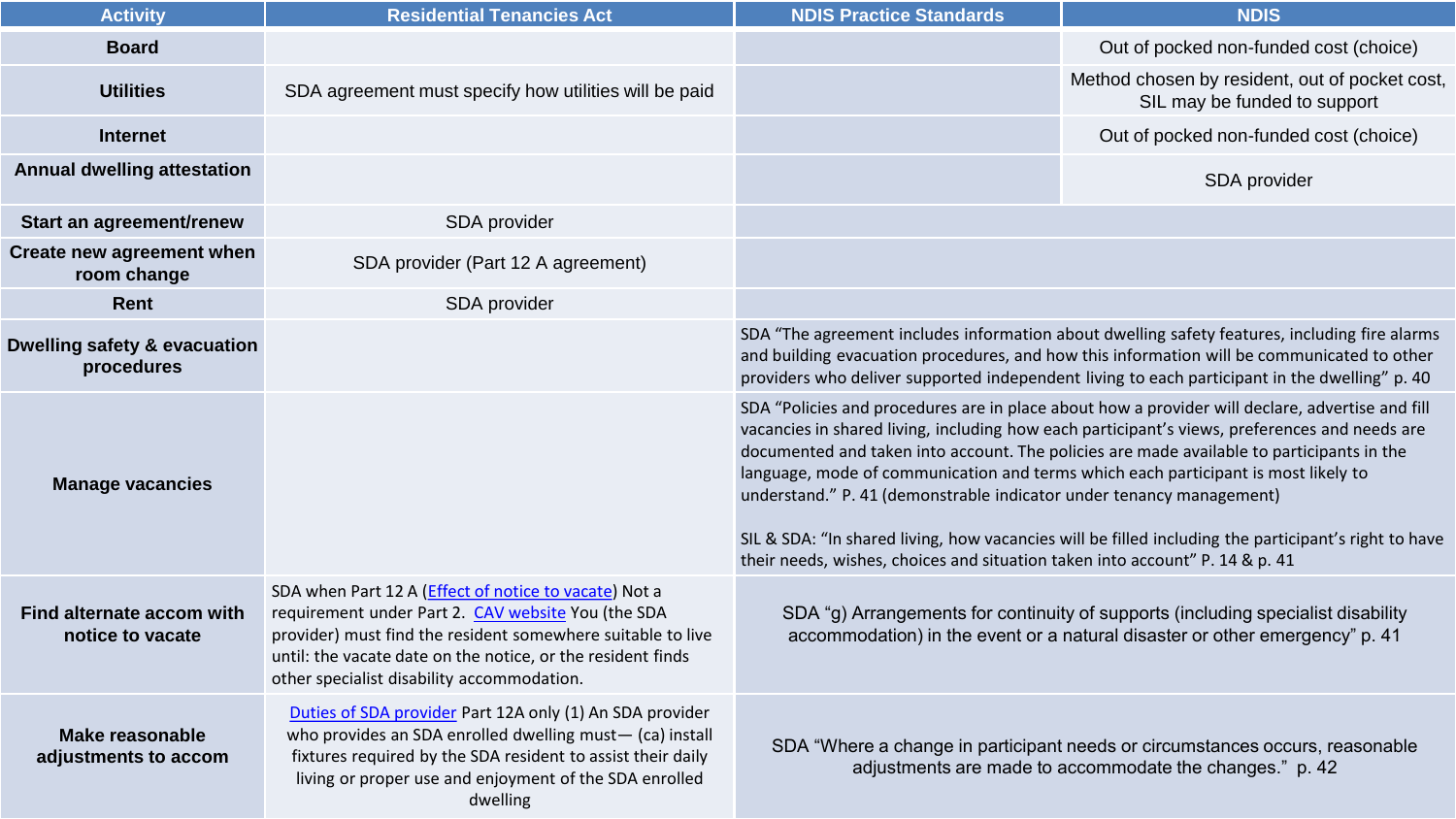# Collaboration agreement – SDA and SIL

A collaboration agreement is between the SDA provider and the SIL provider and:

- It establishes a collaborative working relationship
- Is not a tenancy agreement
- Should not contract out any responsibilities of the SDA provider or the SIL provider
- Should be developed with consideration of
	- Part 12 A of the RTA when an SDA residential agreement is in place
	- Part 2 of the RTA when a standard residential agreement is in place
	- The NDIS Practice Standards (tenancy SDA module and core SIL module)
- Should be individualized (NDIS Practice Standards)

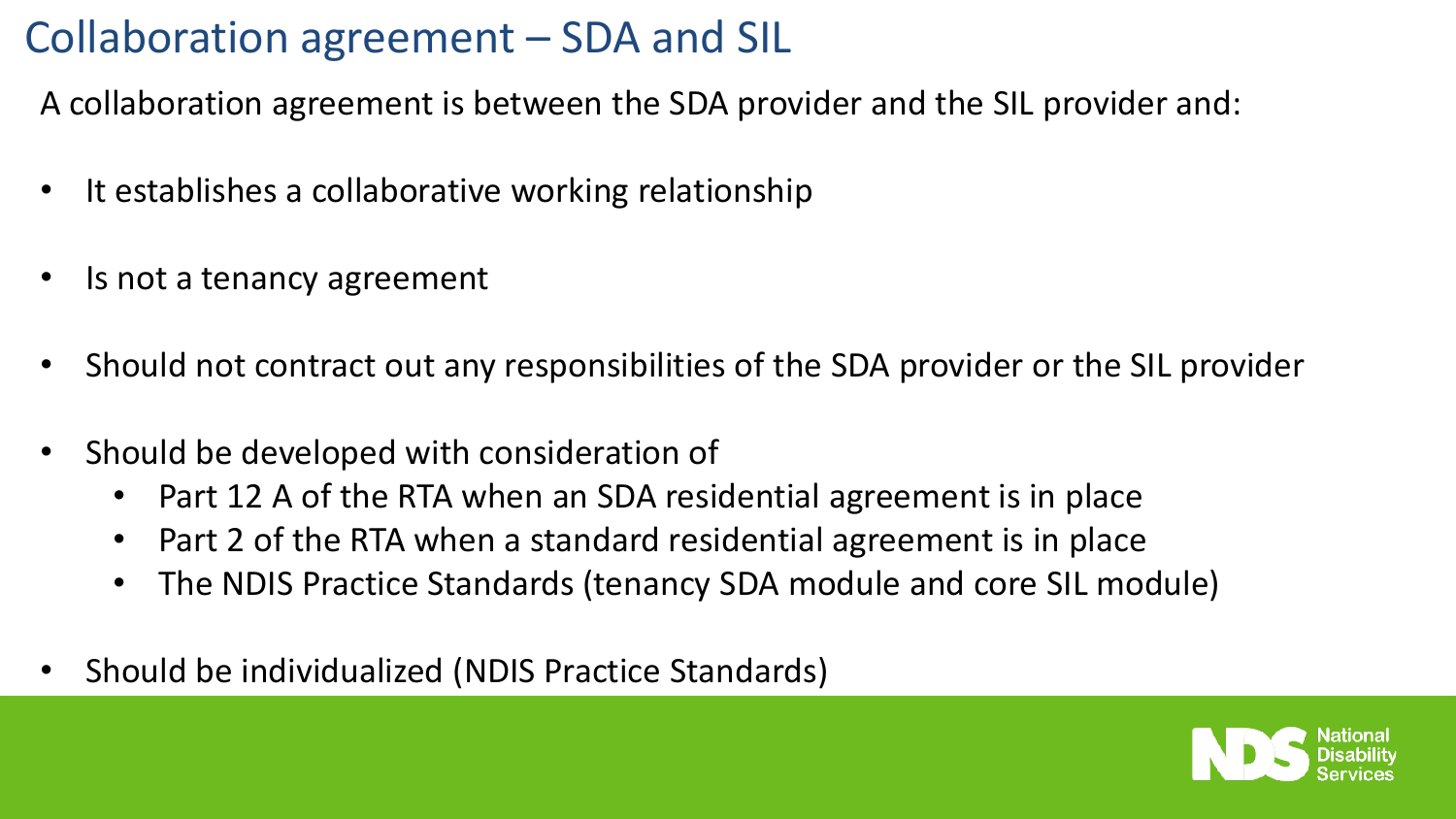# The role of the SDA provider – collaboration agreement

Documented arrangements are in place with each participant and each participant's other NDIS providers that deliver supported independent living supports within a specialist disability accommodation dwelling

- a) How the specialist disability accommodation provider will work with other providers who deliver supported independent living supports to ensure the shared living arrangement is working for all tenants
- b) How potential conflicts involving the participant will be managed
- c) Policies and procedures for responding to violence, abuse, exploitation or conflict involving one or more participant which may impact on the condition of the dwelling
- d) How each participant's concerns about the SDA dwelling will be communicated to and addressed by the specialist disability accommodation provider
- e) How behaviours of concern will be managed, if this a relevant issue for the participant
- f) How changes to a participant's circumstances or supports will be agreed and communicated
- g) Arrangements for continuity of supports (including specialist disability accommodation) in the event or a natural disaster or other emergency
- h) In shared living, how vacancies will be filled including the participant's right to have their needs, wishes, choices and situation taken into account.

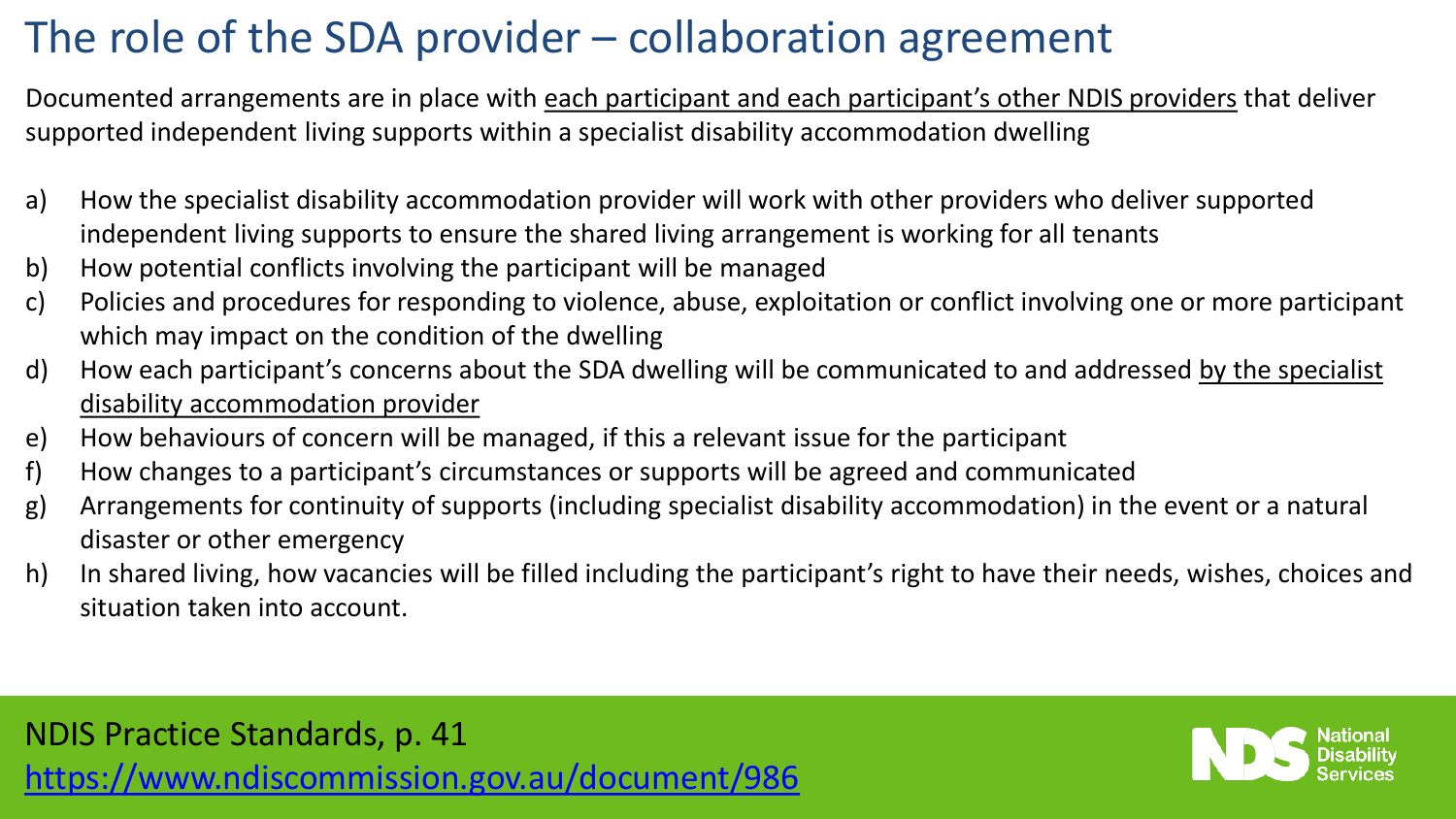# The role of the SIL provider – collaboration agreement

Where the provider delivers supported independent living supports to participants in specialist disability accommodation dwellings, documented arrangements are in place with each participant and each specialist disability accommodation provider

- a) How a participant's concerns about the dwelling will be communicated and addressed
- b) How potential conflicts involving participant(s) will be managed
- c) How changes to participant circumstances and/or support needs will be agreed and communicated
- d) In shared living, how vacancies will be filled, including each participant's right to have their needs, preferences and situation taken into account
- e) How behaviours of concern which may put tenancies at risk will be managed, if this is a relevant issue for the participant.

NDIS Practice Standards, p. 14 <https://www.ndiscommission.gov.au/document/986>

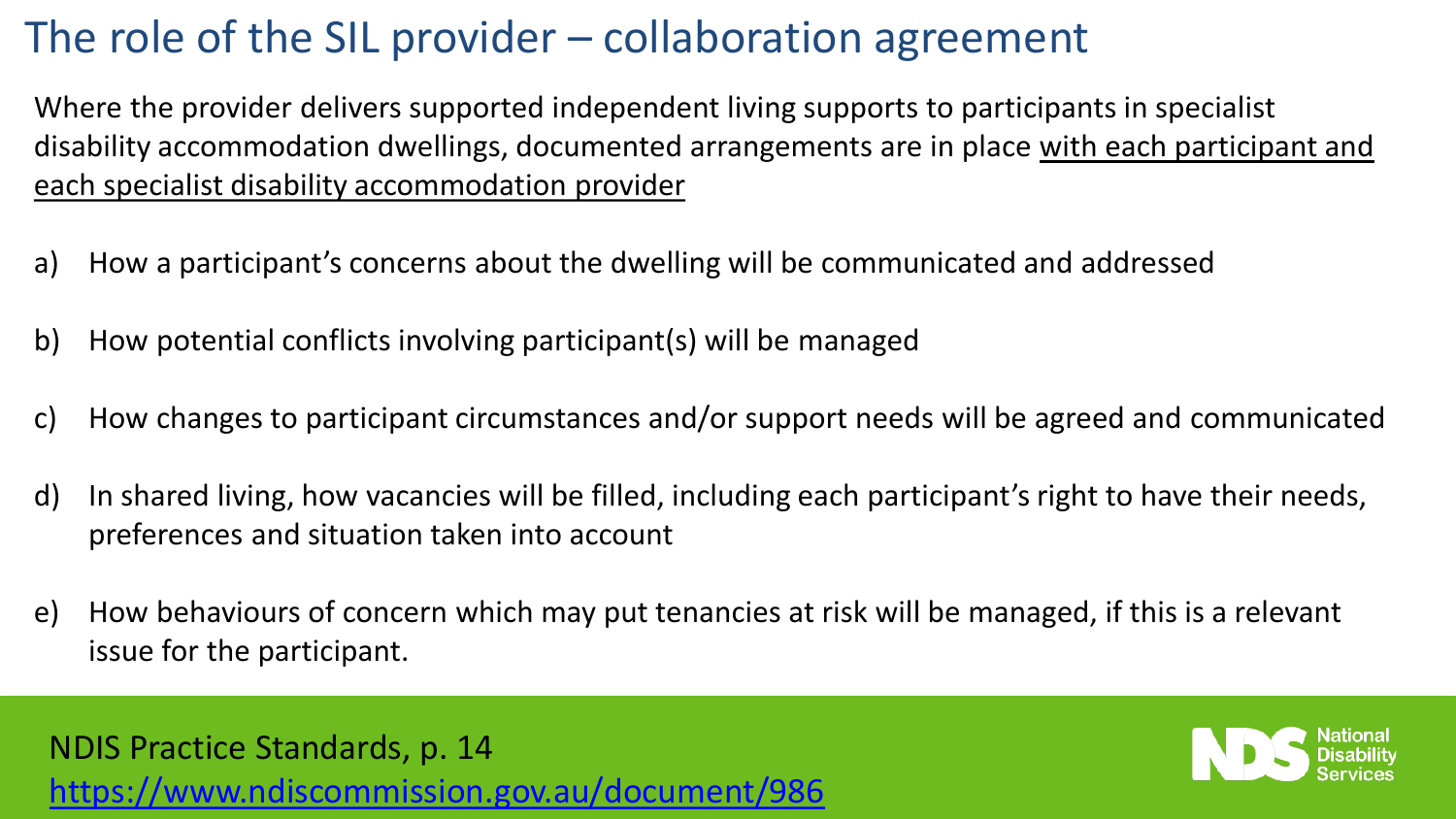#### Got a question? Ask now! nds.org.au/helpdesk

# For all of your questions

- NDIS
- SDA/SIL
- NDIS Quality and Safeguards
- [www.nds.org.au/helpdesk](http://www.nds.org.au/helpdesk)